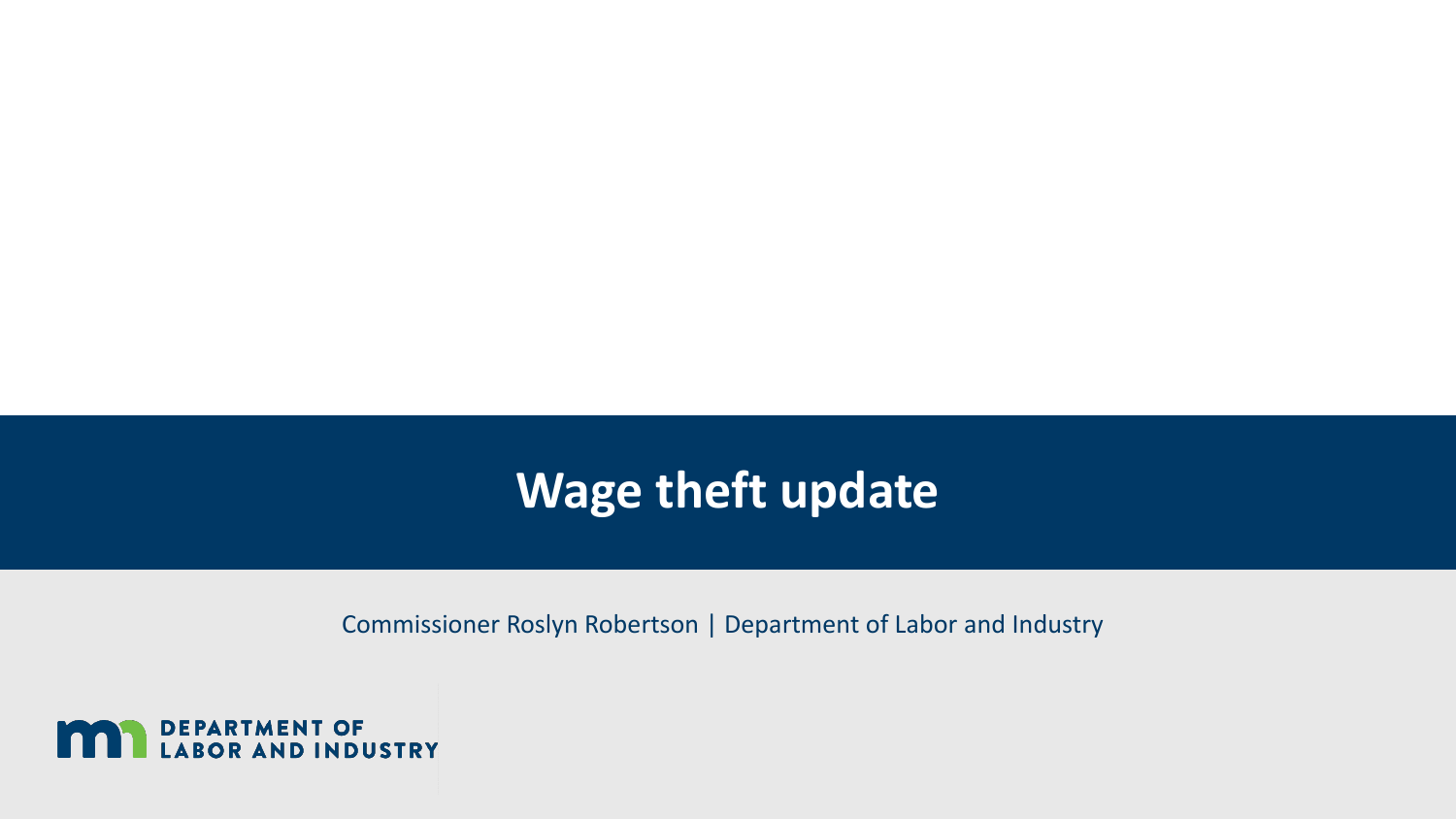## **What is wage theft?**

Most Minnesota employers correctly pay their employees for the work they perform. However, there are some that do not. When an employer fails to pay all the wages earned by employees, it is wage theft.

Common illegal wage-theft practices:

- paying less than the minimum wage;
- not paying time-and-a-half for overtime;
- not paying earned tips;
- deducting pay for short rest breaks;

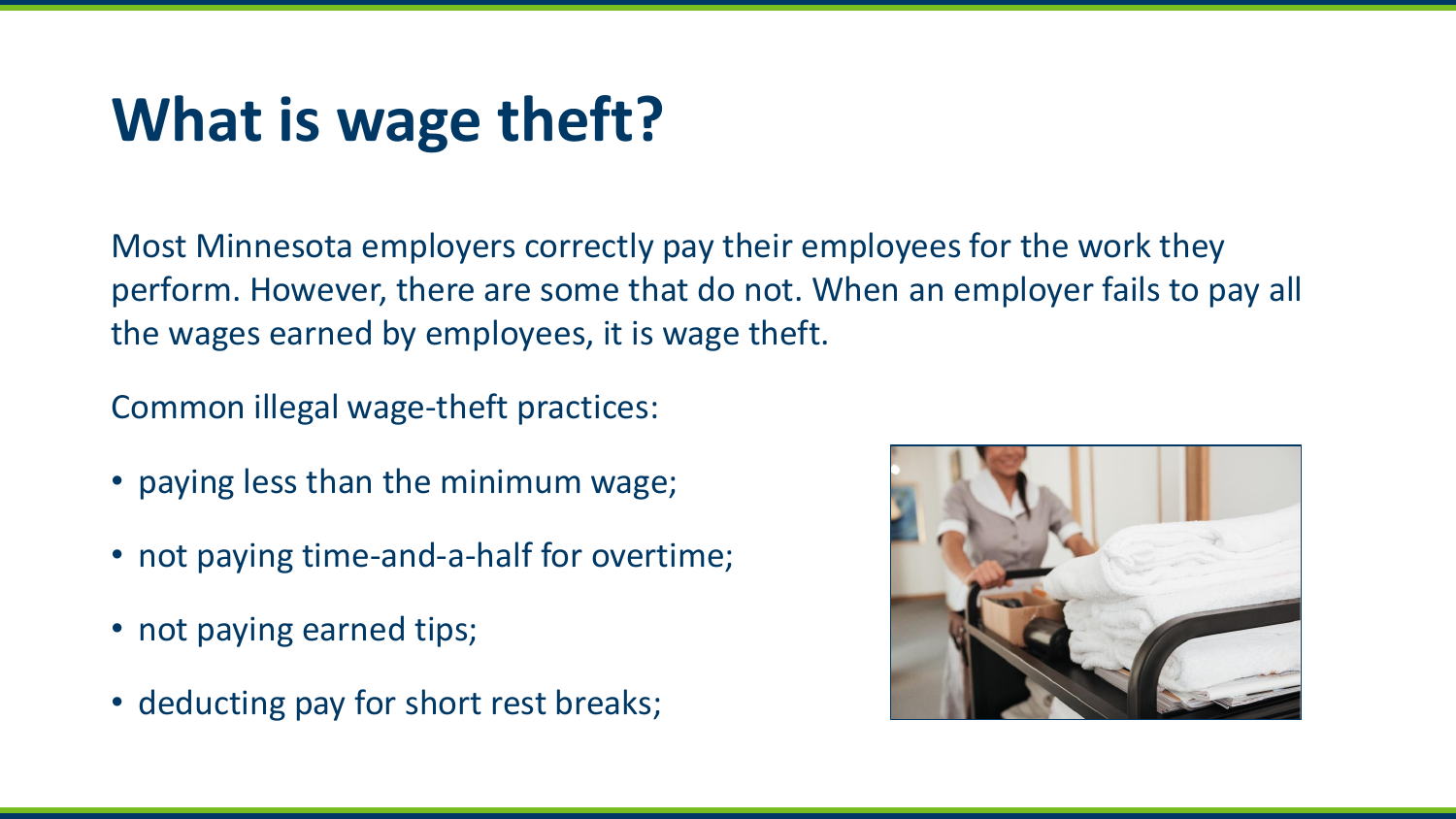## **What is wage theft?, continued**

- requiring or allowing work off the clock without pay;
- not paying a final check upon separation of employment;
- misclassifying employees as independent contractors; and
- paycheck deductions for loss of or damage to property.

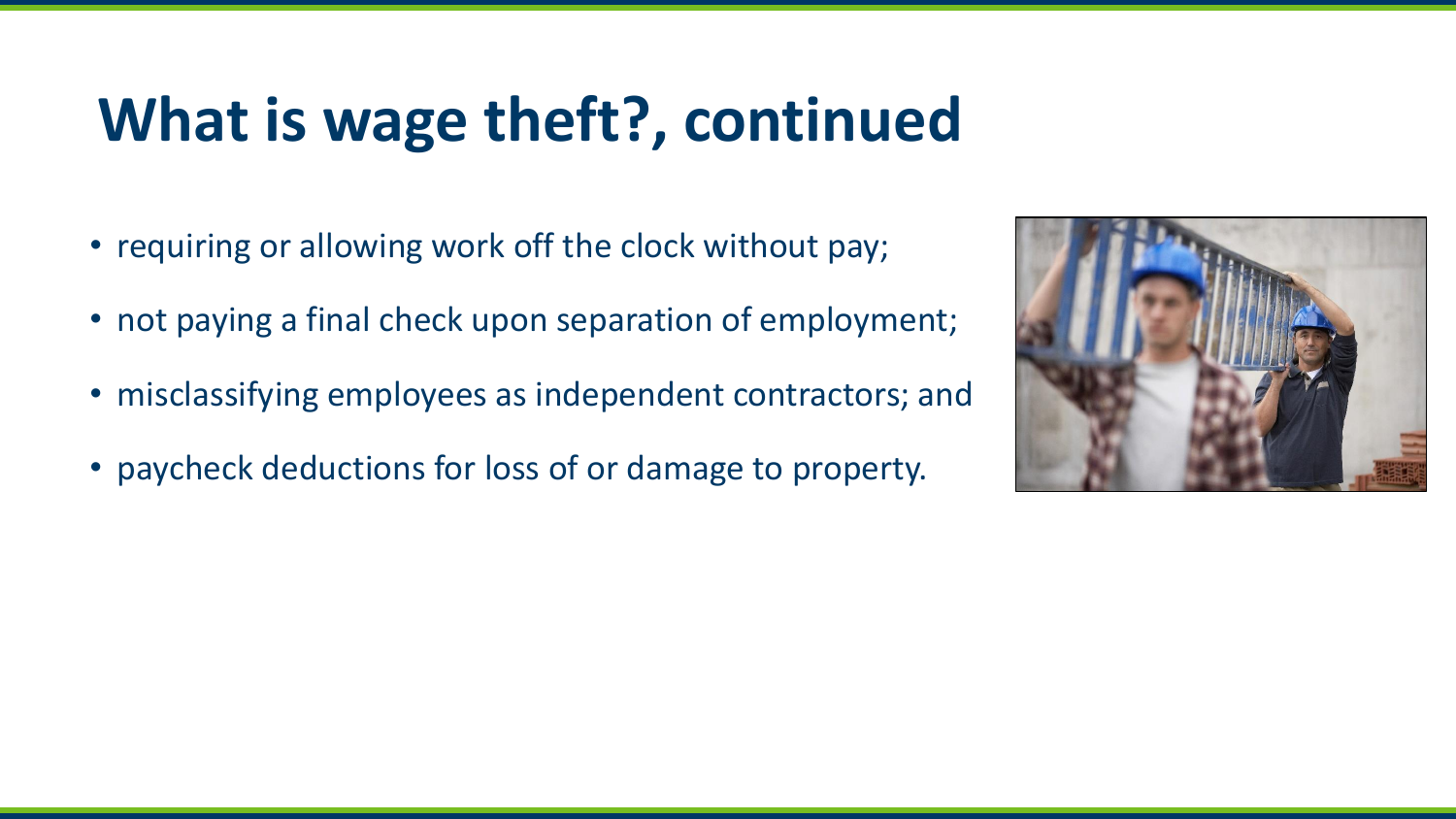### **Wage Theft Prevention Act**

- In May 2019, the Legislature passed the Minnesota Wage Theft Prevention Act (WTPA) to create additional protections against wage theft, including adding criminal penalties for employers that commit wage theft.
- This law included additional funding to allow the Department of Labor and Industry's (DLI's) Labor Standards unit to add staff members needed to conduct outreach and education for workers, employers and other stakeholders, as well as to perform enforcement activity pursuant to WTPA.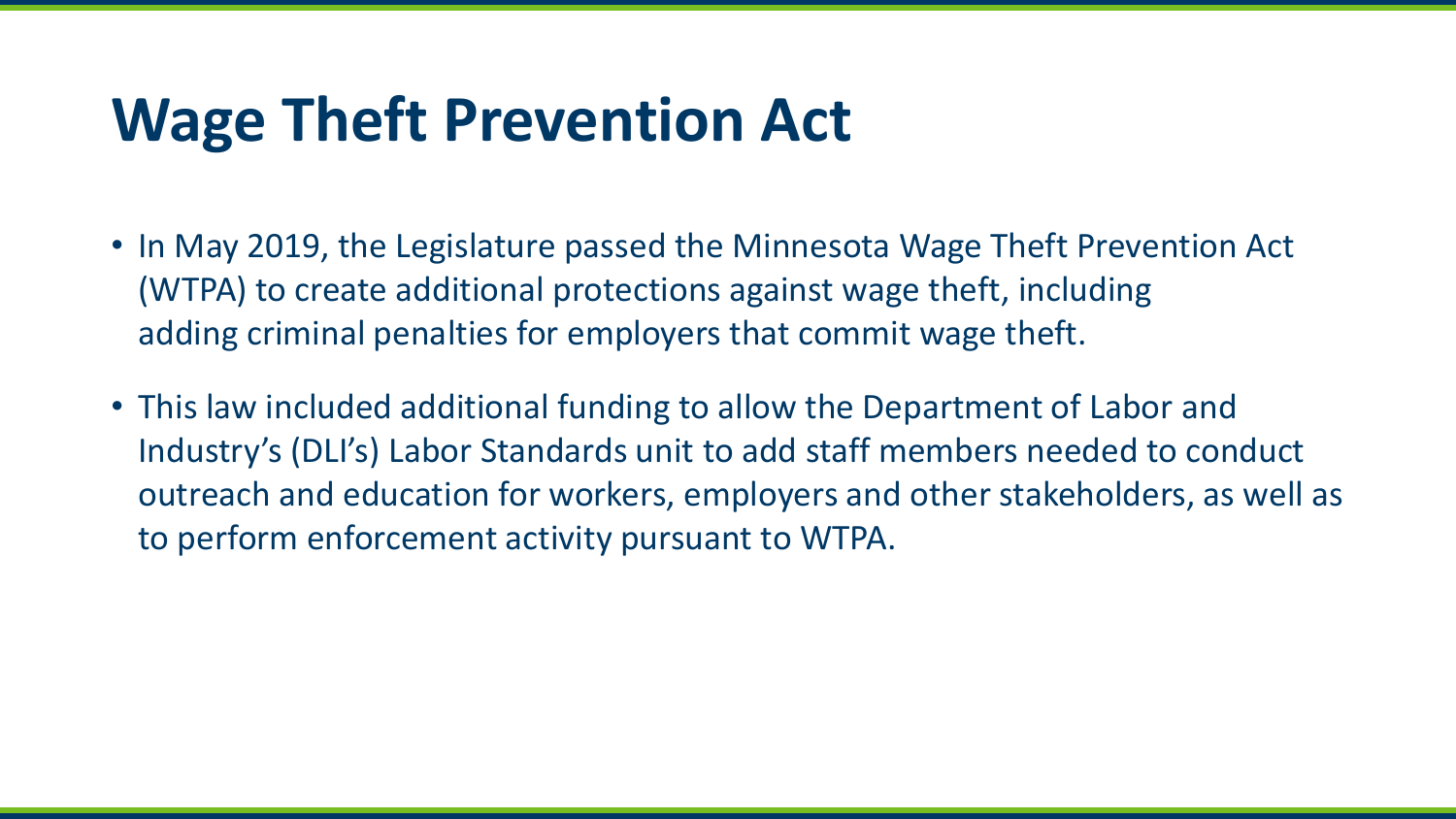# **Use of additional funding**

- Six additional positions were added to Labor Standards' wage and hour enforcement unit: two strategic compliance leads; and four senior labor investigators.
	- This unit is currently fully staffed with two strategic compliance leads and 12 senior labor investigators, as well as a supervisor for the unit and a director who oversees both Labor Standards and Apprenticeship.
- A systems, communications and educational interventions (SCEI) principal position was also created to lead outreach and education-related initiatives.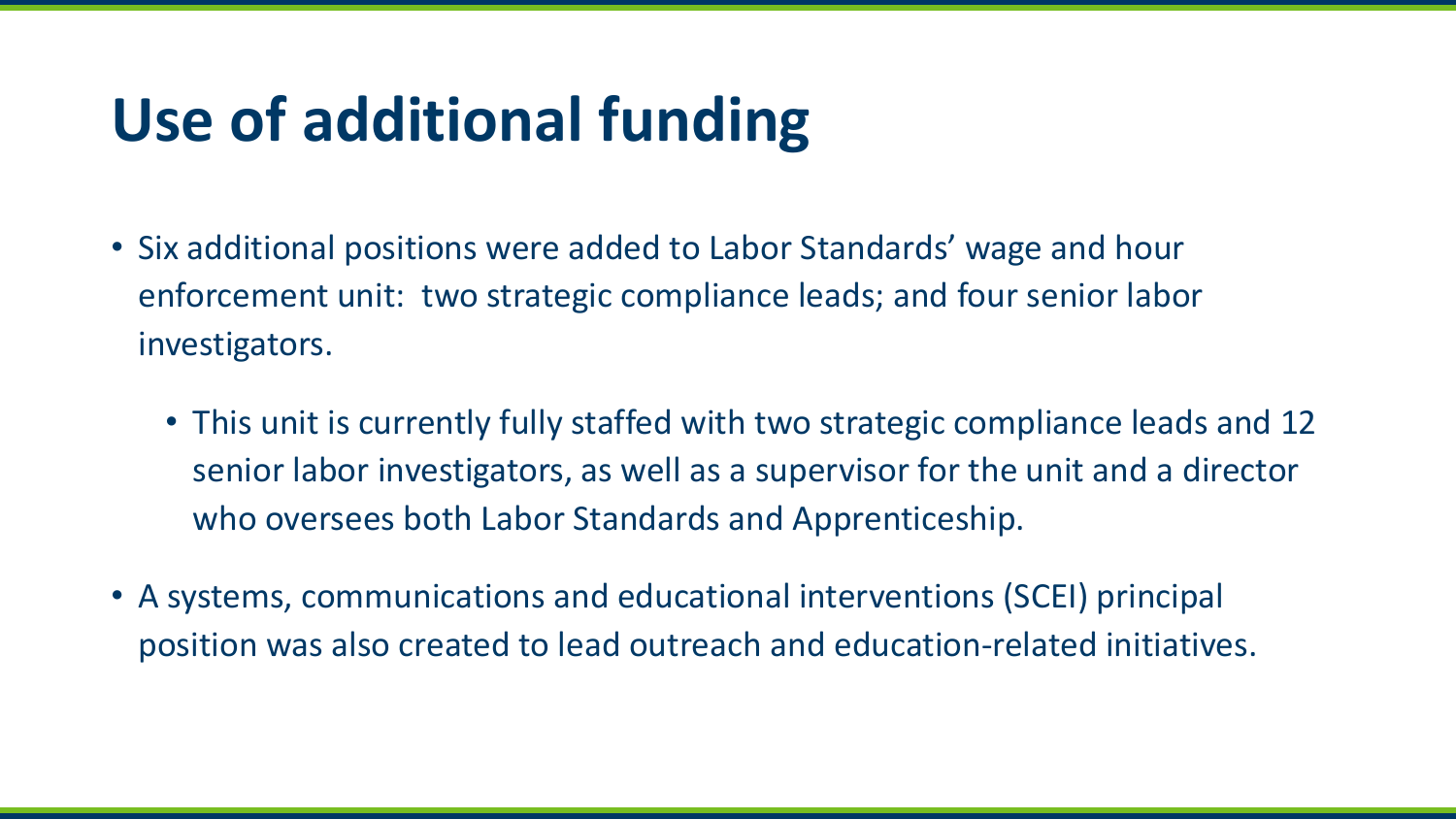## **Use of additional funding, continued**

- The two strategic compliance leads and SCEI principal guide the unit's strategic compliance activities.
	- Strategic compliance focuses on education, targeted enforcement and systems intervention to increase compliance.
	- Currently, Labor Standards has strategic compliance initiatives focused on the construction, restaurant and personal care assistant (PCA) industries.